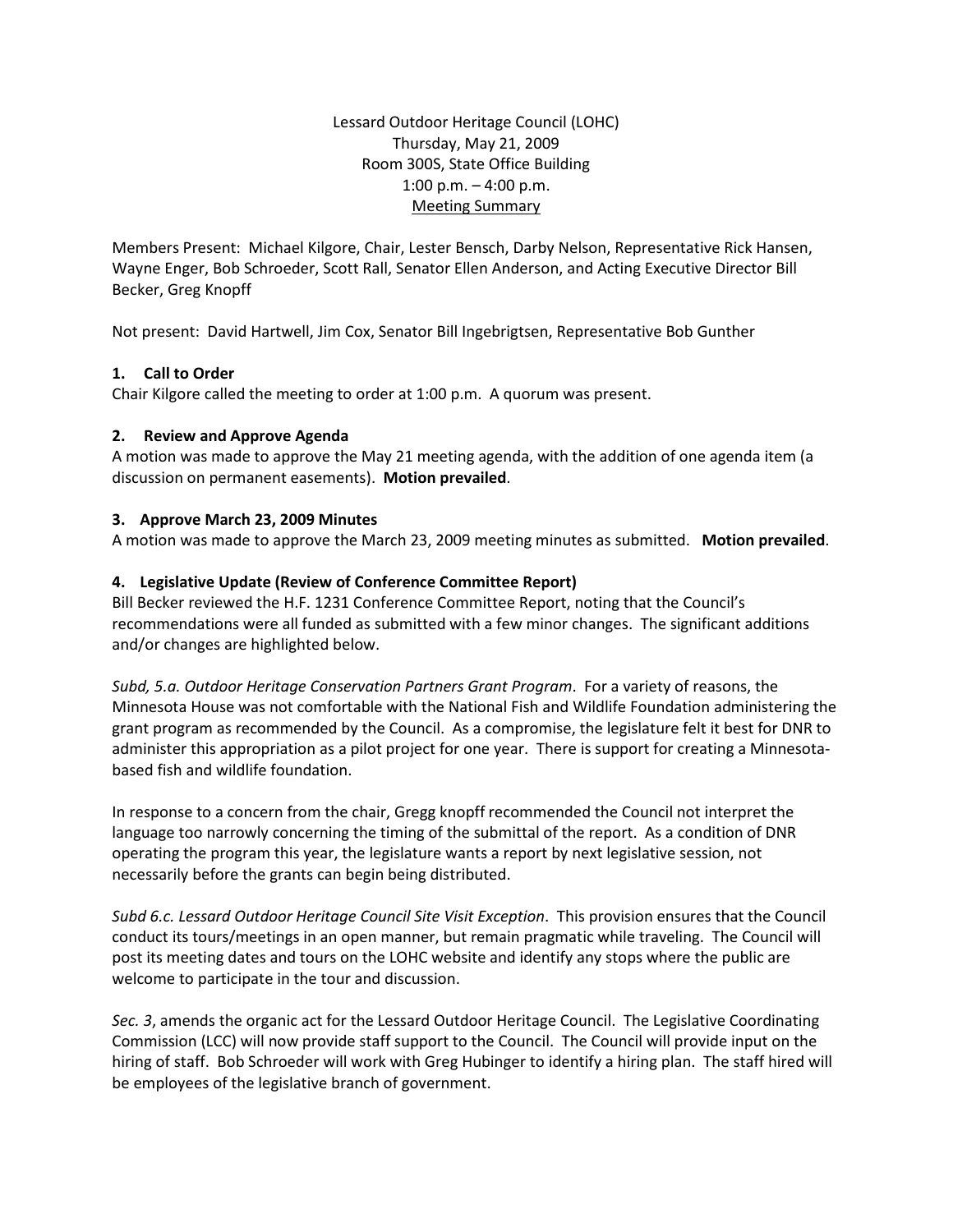*Sec. 4, Subd. 3* states the Council shall make recommendations on appropriations of money from the fund that are consistent with the law and will achieve the outcomes of existing natural resource plans, including the Minnesota Statewide Conservation and Preservation Plan.

*Sec. 5, Subd. 6. Audit*. The statutes had called for an independent auditor, however, this section directs the audit will be conducted by the legislative auditor on the effectiveness of our programs in achieving the constitutional amendment. The issue of funding is a topic for the Council to consider before next session. Representative Hansen stated there was some intent relating to all four funds to have fee for service, and we will revisit that. It was noted, however, there is nothing to audit right now.

*Sec. 7, Appropriation; Forest Protection Reserve*. This is a new appropriation for a project that the Council reviewed, but did not recommend. This section was written for the threat and presence of plant pests, but its initial intent is to use funds for the eradication of the emerald ash borer. Senator Anderson stated the appropriation is limited to publicly owned lands or permanently protected lands by a conservation easement and does include the metro area. The Department of Agriculture has stated that it will follow all the requirements in Section 2.

*Sec. 8, Revisor's Instruction*. This section replaces any reference to the Lessard Outdoor Heritage Council with the Lessard-Sams Outdoor Heritage Council. This is an acknowledgement of the work of Senator Sams with respect to the passage of the constitutional amendment.

*Article 5, Governance; General Provisions, Sec. 1* states the definitions of enhance, protect and restore in section 84.02 apply to all funds appropriated under all amendment funds. Sec. 2, Subd. 10 states the LCC shall develop a public website, and Sec. 3 amends DNR statutes to add three definitions in the context of ecological values and eco systems.

Bill noted the testimony on the House and Senate floors concerning the definitions for enhance, protect and restore. There is a difference in these definitions from the ones we used to make our recommendations to the 2009 legislature. As a clarification, it was stated by Representative Murphy and Senator Pogemiller that the Council could continue to use its more restrictive definitions in the upcoming round (2010). The new definitions will apply in later rounds.

*Sec. 8, Legislative Guide*. This will be an important joint endeavor. The guide shall include principles to guide future expenditures from each of the four funds, desired outcomes for the expenditures, a general statement applicable to later years for these funds, and consideration of financial methods, such as revolving loan funds that may be used in future appropriations.

*Sec. 9* requires the development of a 25-year strategic plan for the expenditures that will be recommended from the funds, allowing for broad public input. The plan must be based on ecological sections and subsections established by DNR, on current science and achieve balance across all ecological sections within the state.

*Sec. 10 Logo*, requires the State Board of Arts to sponsor a contest for selecting the design of a logo to use on signage for projects receiving money from all funds.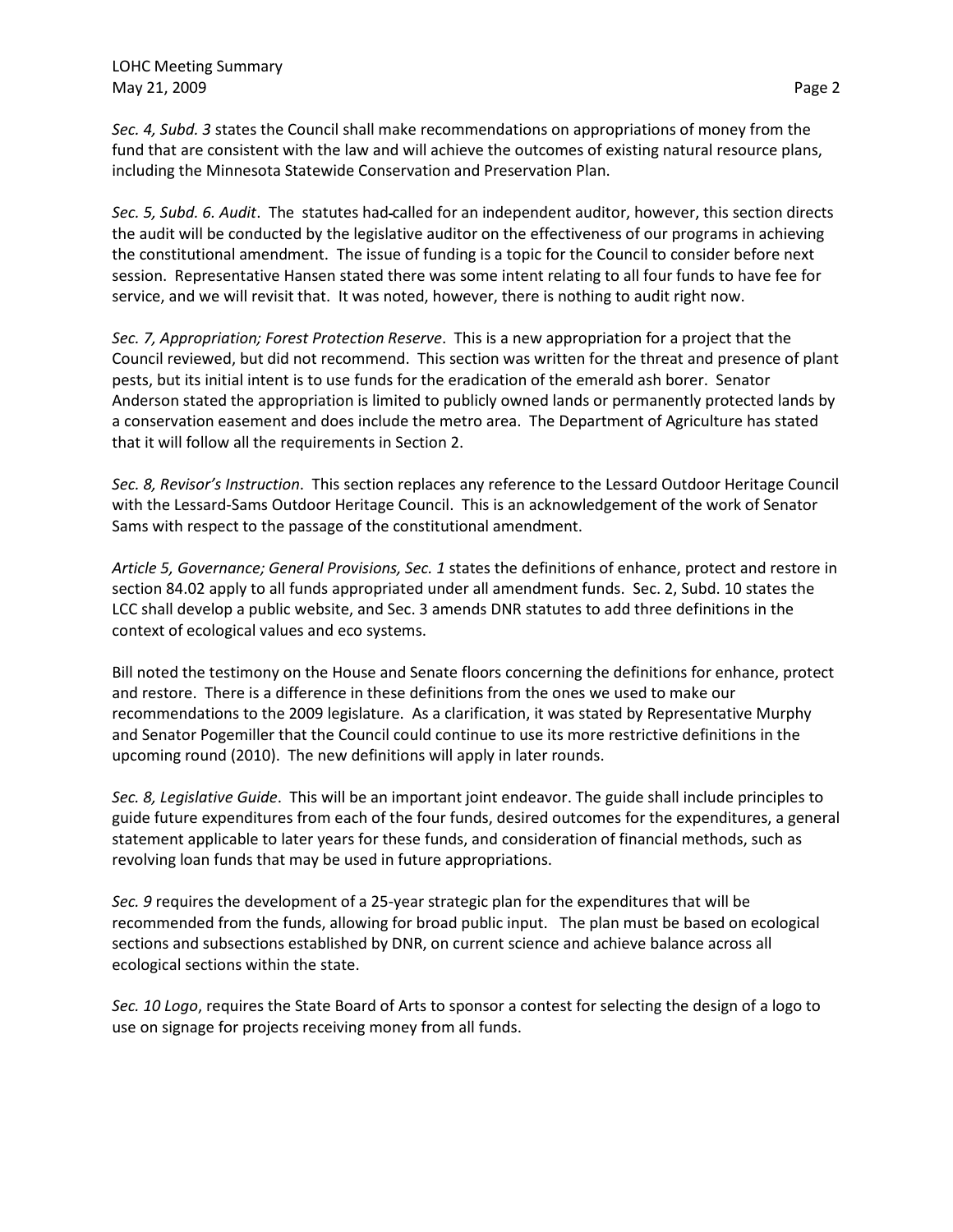Mike Kilgore stated that, as yet, the bill has not been signed into law. Once signed, it is effective July 1, 2009. He thanked the Council members for stewarding our legislation through the legislative process, noting that there are always a few rough patches the first year.

### **5. Public Comments**

Mike Kilgore stated that the Council has asked the leaders of the four collaboratives for their lessons learned on the first year process (what worked well, what didn't and recommended changes).

Tom Landwehr, The Nature Conservancy congratulated the Council on its accomplishment with respect to H.F. 1231. The work that will be done on behalf of conservation is outstanding. That being said, he stated that the collaborative process is not the model he would encourage the Council to follow in the future.

He recommends a different process that includes using the strategic framework from existing plans to identify clear priorities, a scoring system based on a list of criteria, using geographic boundaries to set goals, and allowing adequate time for proposal development. He also highlighted improvements to make collaboration easier and steps to open the process widely. In conclusion, keep the process simple and you will keep more partners willing to work with you.

He also recommended taking action on policy recommendations on the following: PILT via land income, handle funding requests that extend beyond one year, and better provide bonding capability.

There was concurrence from Council members that the state needs to examine and reform PILT. It was noted that there was an enormous amount of discussion on this during the past legislative session, and the Legislative Auditor is currently gathering the data necessary to consider PILT.

Susan Schmidt, Trust for Public Land thanked the Council for the opportunity to share her thoughts on the past year's process. Items of the process that worked included having a guidance document in writing, encouraging the use of great resource plans, involving stakeholders, the use of non-government organizations to help with information gathering, and the help provided by DNR staff to each collaborative.

She recommended the process be improved to include more time for proposal development and more clarity of the definitions and number of criteria (almost too many). She encouraged the Council to think about the tension between criteria referred to as shovel ready and programs (by their nature a string of projects). Also, prioritizing and weighing criteria would be helpful. The direction and thinking about the strategic issues for habitat improvement projects that may have limited access for hunting is extremely important (SNAs). The Council needs to address the interrelationship between the four funds. Finally, she recommends the Council take the opportunity to go on tours to see the habitat.

Jane Prohaska, Minnesota Land Trust expressed support for the comments stated by the two previous speakers. She also noted that a longer time frame for proposal development will provide the ability to engage the local units of governments, an important component to the success of these efforts.

Ryan Heiniger, MN/WI Ducks Unlimited echoed the others with a round of applause and appreciation. He commented that organizing priorities by habitat type misses some of the components in relation to doing landscape conservation work on an ecological level. Proposals could be organize and judged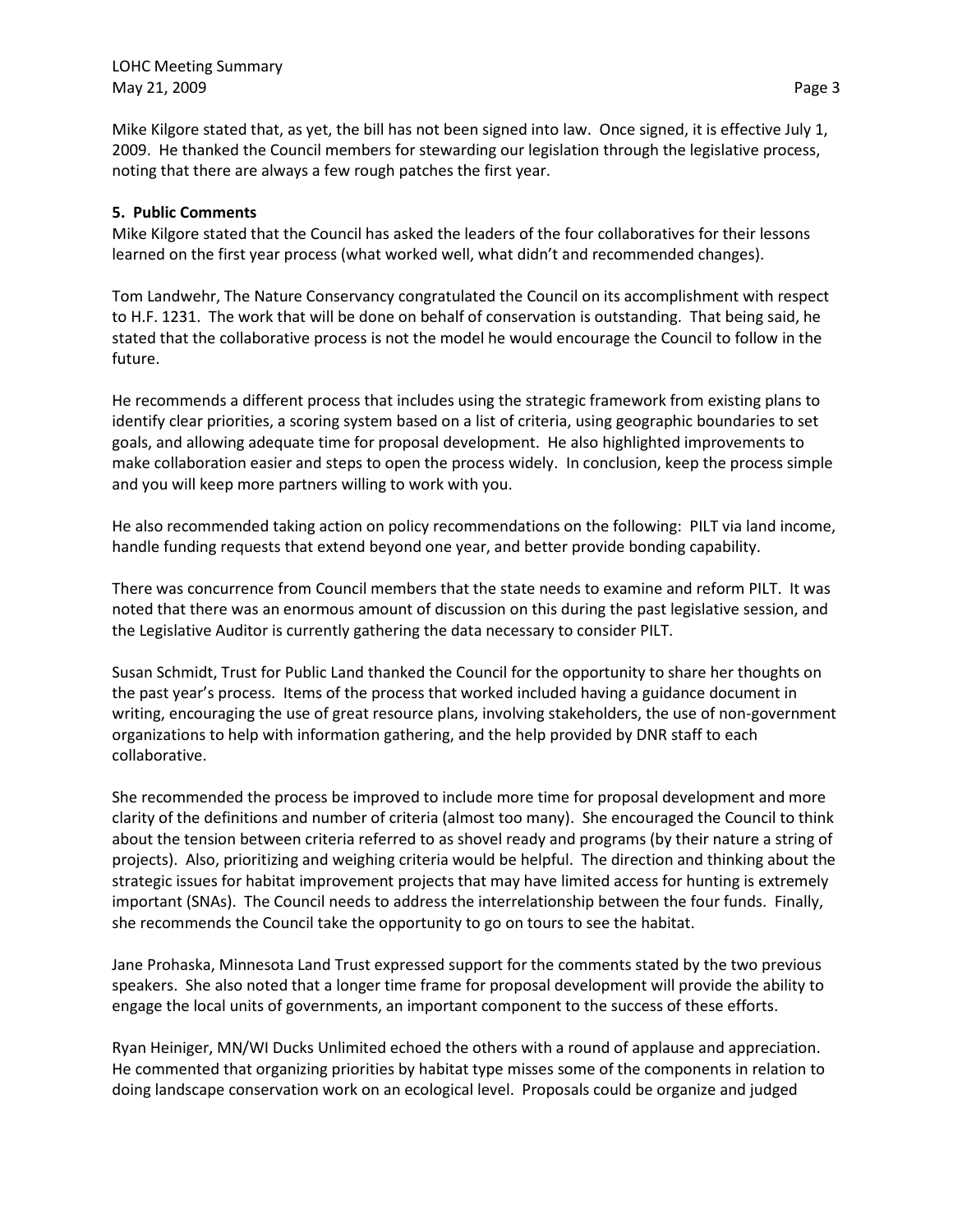without a scoring system by establishing tiers within wetlands, prairies, forests, etc. to restore, protect and enhance. He recommends the Council could fund proposals one year at a time, but give an intent to fund in years 2 and 3.

Bill Becker noted that Brad Cobb, Green Corridor Consulting, Inc. and Henry Offelen, MCEA submitted written comments for the Council's consideration.

Greg Kwally, representing Anglers for Habitat, encouraged Council to broaden its scope to look at projects below the surface of the water and take its meetings outstate to meet with constituents.

Kevin Lines, BWSR, informed the Council that based on its funding recommendation, it has begun a Phase 2 RIM signup and NRCS, its partner, has requested \$13 million matching dollars from the federal government. He reiterated that he recommends the Council look hard at how we can leverage huge amounts of federal dollars when funding future projects. Further, the Council should consider that it will require additional technical assistance capacity to sustain this level of effort over the next 25 years.

# **6. Strategic Planning for the Outdoor Heritage Fund (Steve Hobbs & Jean Coleman)**

Mike Kilgore stated that the Council has asked Steve Hobbs, Belwin Conservancy (*A 50-year Vision: Conservation for Minnesota's Future*) and Jean Coleman, University of Minnesota (*Minnesota Statewide Conservation and Preservation Plan*) to provide their thoughts and wisdom concerning the Council's 25 year strategic planning effort.

Steve and Jean both stated that they believe the 50-year vision gives specific and workable strategies to address many of the needs and objectives identified in the LCCMR-funded Minnesota Statewide Conservation and Preservation Plan. Both agreed that these two efforts will serve as a useful starting point for the development of the Council's long-range strategic plan. They agreed to work with Bill Becker to develop a proposal for consideration over the summer.

# **7. Discussion of process for developing FY 2011 Recommendations**

Mike Kilgore led a discussion among Council members on their input for developing our 2011 guidance document. The executive committee will meet soon, consider the input presented at this meeting and then develop a draft document for the Council's consideration. The chair asked members for input on whether we organize our criteria for proposal requests by ecological region or by natural resource.

Rick Hansen recommended that we ensure our process is well publicized in advance and open to all the public to avoid any perception that our recommendations for funding are a done deal.

Wayne Enger recommended the Council clearly state what its funding priorities, and the public will rally around those to develop proposals.

Ellen Anderson commented that over the long run, she believes the Council needs to focus on the eco regions as there is a lot of support for that concept. She would like the Council to conduct a public forum in each of the eco regions to hear what are the unique features and needs of those areas and use that information to help us recommend our priorities for funding.

Bob Schroeder commented that the more we invest in articulating our requirements, the more we will get an outcome that people have confidence in. By September 1, we outreach to the public being very